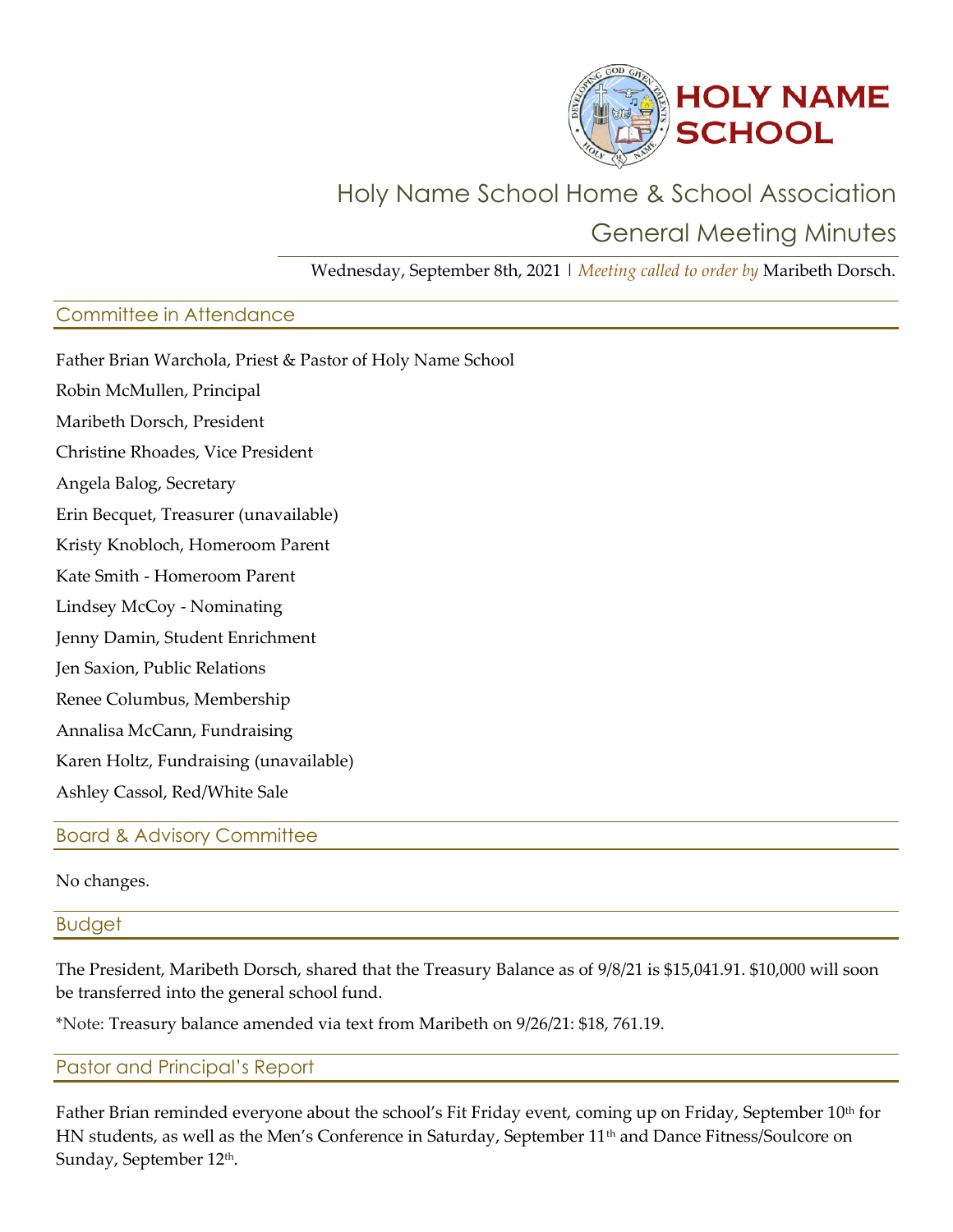#### *Principal's Report*

Fit Friday:

• Students to wear comfortable clothes with t-shirt and sneakers

Air Conditioning:

- Penelec came on September 8th to install transformers and electrical panel.
- Electricians need to charge air conditioner units before they can be turned on.

Maintenance:

• ServPro cleaning and disinfecting before Friday's School Fitness Day - gym flooded 2 inches during the recent storms

Safety and Security:

- Teachers received security lanyards that call 911. Mrs. McMullen is able to cancel security calls that are not true emergencies.
- Stop the Bleed Kit for school (possibly grant funded) Lindsey McCoy will work with Mrs. McMullen to try and acquire kits for HN.

# Committee Reports

#### Committee reports

- **Homeroom Parents** 
	- o Halloween Classroom to get "booed" (fun bucket of items)
- **Nominating** 
	- o Nothing new to report.
- School Enrichment
	- o Calls out to:

Master Gardeners - poison prevention program Cambria County Conservation Office - CPR class Johnstown Bottleworks - art camps

- Public Relations
	- o September Soles for Jesus collection ends on September 16th
	- o October focus on nursing homes. We will be doing a magazine/word puzzles, etc. collection. Dunkin Donuts will be helping us with a B1/give 1 coffee. Cookies will be donated to home bound parishioners. Donation from Gordon Food Services. Reverse trick-or-treat with Turner Apt (students distribute candy). Rosary craft (bracelet or key chain?) with John Paul Manor. Classroom Halloween parties – students will make one craft to take home and one to donate. Birthday party in a box – working with food pantries.
	- o Spring trying to book the Pie Shoppe Food Truck during kids' choir performances for \$1 donuts.